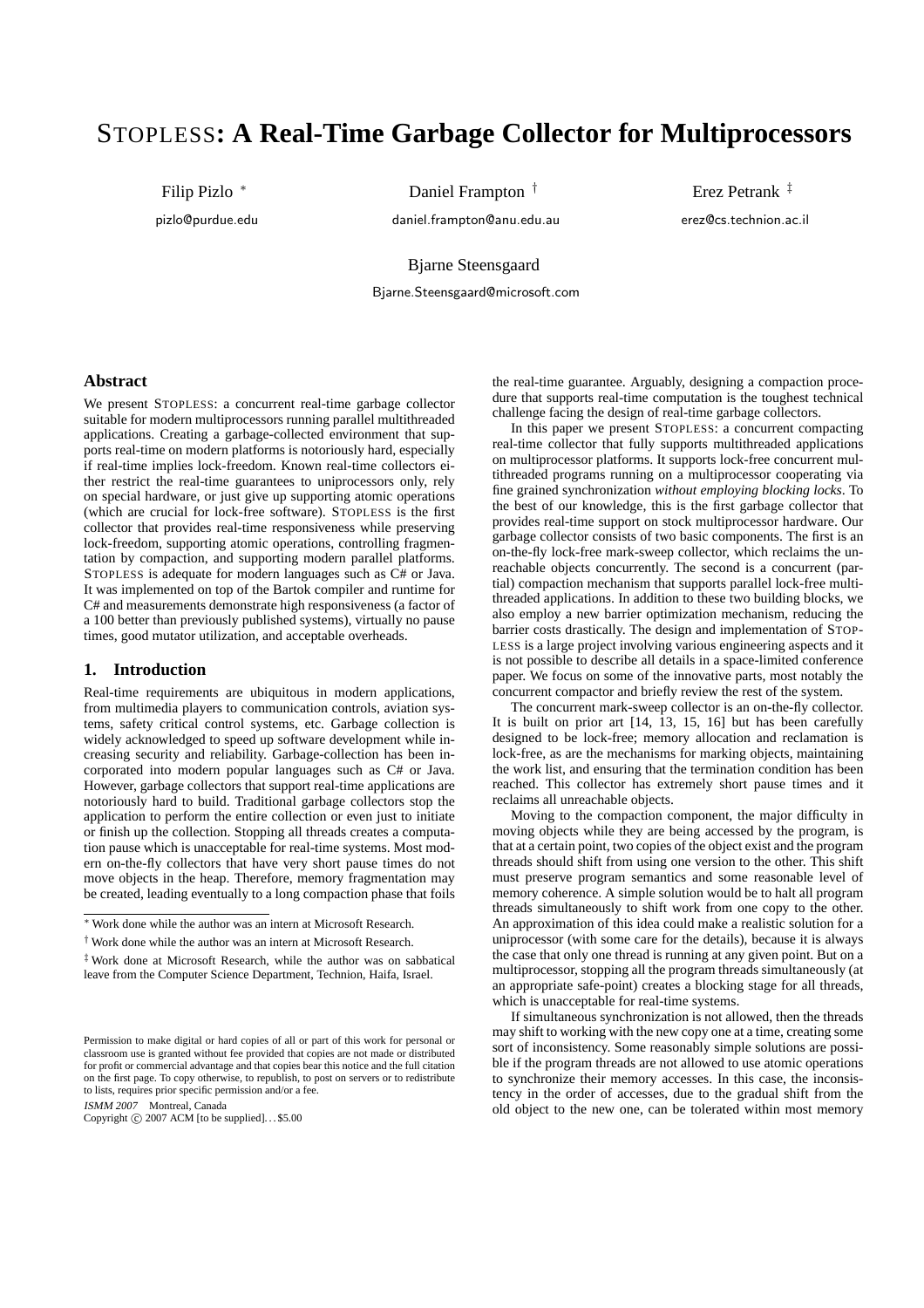coherence models. However, not allowing atomic operations is not satisfactory. It is expected that real-time applications will employ atomic operations to obtain a lock-free mechanism, avoiding synchronization locks. A multithreaded real-time application coordinates the threads' activity via non-blocking synchronization primitives such as the compare and swap (CAS) operation. Such atomic operations create ordering constraints that do not leave much room for reordering of memory accesses. Thus, a more sophisticated compaction mechanism must be used.

As part of our real-time system, we provide a novel concurrent compactor called *CoCo*, which provides a solution to the above challenge. CoCo moves objects in the heap concurrently with the program execution, supporting general multithreaded programs running on modern platforms. Such programs may have parallel threads that coordinate via atomic operations on the shared memory. CoCo preserves program semantics, lock-freedom guarantees, and satisfies most memory coherence models including the linearizable and the sequentially consistent memory model. The main idea in CoCo is to use a temporary wide object during the transition of data from the original to the copied object. This wide object allows associating a status word with each field, directing the proper access of memory during the copying phase.

The term lock-free (also known as non-blocking) was first used in [25, 20]. The idea is that a system is non-blocking if *some* thread will complete an operation after the system has run a finite number of steps. Guaranteeing that a program runs in a lock-free manner is a natural extension of the single-threaded real-time requirement, where a thread is required to complete an operation after executing a constant number of steps.

The term "*real-time*" is loaded with various levels of response guarantees. Hard real-time is supposed to be robust to a worst-case scenario, being able to cope with almost zero probability events. Such a guarantee is almost impossible to achieve on multicore platforms (with cache coherence protocols), or uniprocessor platforms that use caches (with cache misses and cache hits creating inconsistent memory access cost), not to mention virtual memory. Therefore, hard real-time is often forgiving to low probability bad events. Nevertheless, even assuming liberal definitions, STOPLESS is more on the soft real-time side. First, we have not implemented techniques (that are known in the art) to handle arraylets (for avoiding worst case fragmentation), stacklets (for achieving incremental stack scanning), and robust scheduling (for ensuring collector termination). Second, copying progress cannot be guaranteed when low probability events take place at a specific sequence. Overcoming all these limitations is an important subject for future work.

To measure responsiveness of our collector, we propose a mutator responsiveness measure, attempting to check how responsive the system is for events that get generated at a high frequency. See Section 6 for motivation and description of the new measure. STOP-LESS turns out to be highly responsive, being able to respond to events at the frequency of 108KHz, as required for high quality audio event handlers. This responsiveness is higher than any other compacting garbage collector known in the literature so far.

We have implemented STOPLESS on top of the Bartok compiler and runtime system. Bartok is an optimizing ahead-of-time research compiler and runtime system for Common Intermediate Language (CIL) programs with performance competitive to the Microsoft .NET Platform. The runtime system is implemented in C#/CIL, including the garbage collectors.

*Contribution.* The main technical contribution is a compaction algorithm that can move objects in the presence of a concurrent multithreaded program running on a multiprocessor and allowing cooperation via fine grained synchronization *without employing blocking locks*. As far as we know, concurrent moving of objects while avoiding locks on a multiprocessor has not been possible pre-

viously<sup>1</sup>. Second, we enhance a mark-sweep on-the-fly collector to make it lock-free and use it to reclaim garbage with extremely low pauses. Third, we introduce the cloning read-barrier method, a machinery previously used to instrument programs, now adopted into the garbage collection world. This method reduces overheads drastically. Finally, we propose a method for testing mutator responsiveness, and use this measure to demonstrate the responsiveness of our collector. Our system as a whole, including the concurrent mark-sweep and the compactor, obtains high responsiveness, almost to the level of a non-garbage-collected system. The real-time garbage collected system provides the highest responsiveness known today on stock hardware, being able to handle events at 108KHz. It imposes acceptable space and time overheads.

*Organization.* In Section 2 we provide an overview of STOP-LESS. In Section 3 we present CoCo: the real-time compactor. In Section 4 we describe our concurrent lock-free mark-sweep collector and the allocator. The cloning barrier implementation is briefly described in Section 5, and the mutator responsiveness measure is discussed in Section 6. Section 7 describes the implementation and presents the measurements of the collector behavior. We discuss related work in Section 8 and conclude in Section 9.

## **2. System Overview**

STOPLESS provides garbage collection support for real-time multithreaded programs running on multiprocessors. The garbage collector consists of a mark-sweep collector for reclaiming unreachable objects and a compactor for controlling fragmentation for long-running programs, called CoCo.

The concurrent mark-sweep collector is run to reclaim unreachable objects. When fragmentation appears, CoCo is run to reduce fragmentation. The decision of which objects to mark is typically made by the sweep procedure of the mark-sweep collector. Like previous work STOPLESS currently uses a heuristic for moving objects. It evacuates objects from pages with occupancy below a predetermined threshold. Space for moving these objects is obtained by use of the allocator. More sophisticated strategies are left for future work.

Triggering and scheduling the collector is not the focus of this paper. There is a lot to be said and researched on how to do this right. In short, previous art in this area has proposed ways to estimate the percentage of CPU time that must be reserved for garbage collection work [28, 5] or compute this percentage based on additional inputs [18, 30, 3, 31] so that the collector terminates on time and allocation never gets stuck on exhausted memory. Given this percentage, one can split the available processors so that STOP-LESS executes on some processors and the application executes on the other processors. Alternatively, each processor's CPU time can be split between STOPLESS work and application work. The first configuration (running the collector threads concurrently with program execution) is possible as long as the garbage collector does not use a huge percentage of the CPU time and this configuration is preferable as it lets the application threads run without interruption and provide the best response time. It should be stressed that the program executes (and in particular, allocates and modifies objects) without any blocking, ensuring high responsiveness, even when the collectors are executing concurrently. We use this configuration to measure our collector. The mark-sweep collector and CoCo can run in parallel with each other and in our experiments we allow each to run on a dedicated processor, consuming, some of the time, 2 out of the 8-way multi-processor machine used.

 $1$  Except with unbounded cost [20]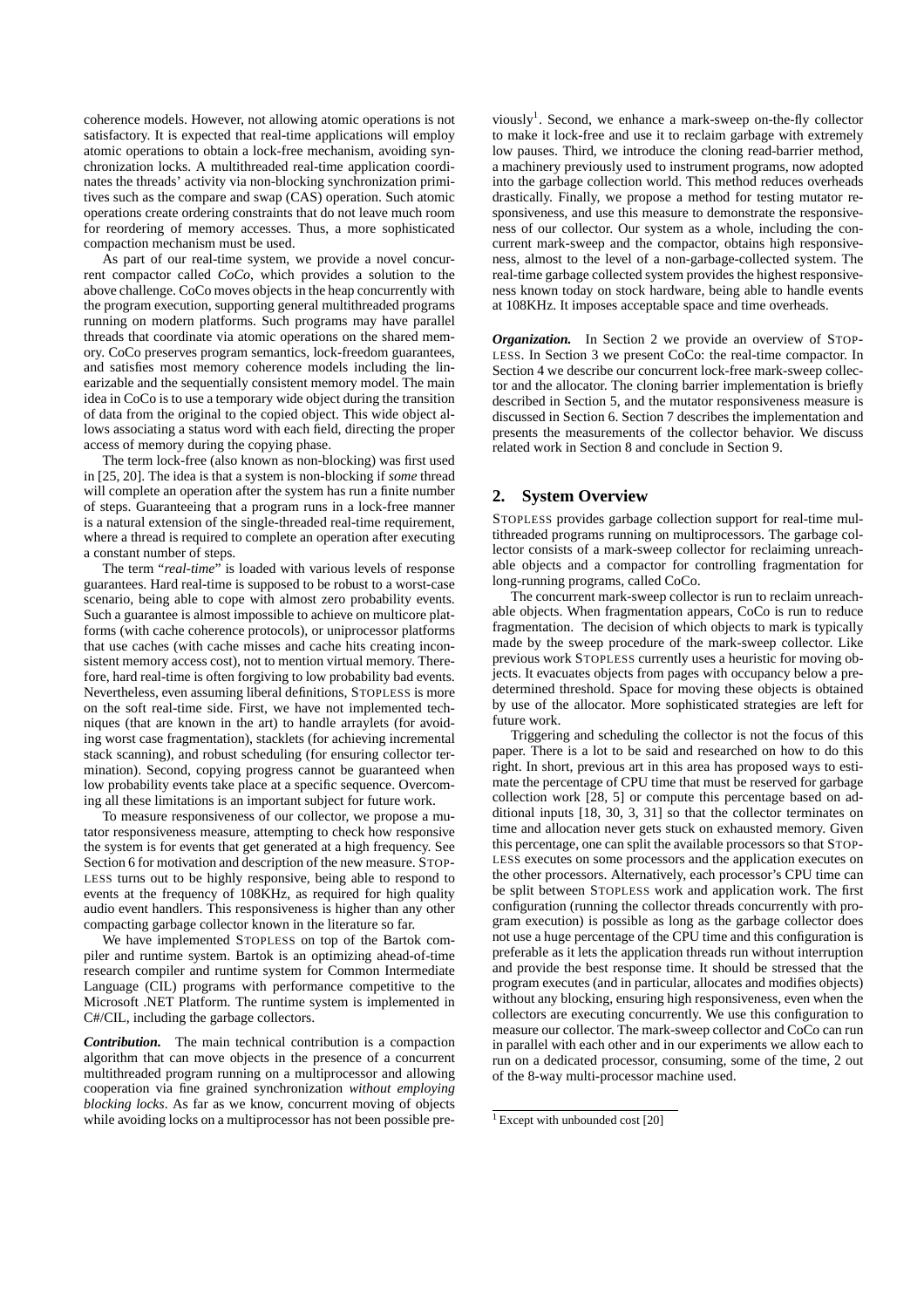# **3. CoCo: A Concurrent Compactor**

In this section we present CoCo, which is a non-intrusive concurrent compaction mechanism allowing moving of objects concurrently with the run of the program threads, providing high responsiveness and maintaining a program's lock-freedom.

The CoCo mechanism can be incorporated into a full compaction algorithm, such as the Compressor [23], to compact the entire heap and eliminate fragmentation, or it may be used with any on-the-fly mark and sweep collector [14, 13, 15] (as it is used here) to do partial compaction to reduce fragmentation. The overhead of CoCo increases with the number of objects to be moved, because its overhead is higher during the move. Thus, its design goal was that of a partial compactor. In STOPLESS, we employ the mark-sweep collector to finish updating pointers to the relocated objects. This is an easy task while traversing the graph of live objects (proposed by [11]). Alternatively, an additional final stage can be added to let the compactor explicitly and concurrently fix pointers, perhaps using a mechanism such as the one employed by the Compressor [23].

When an object is to be moved in CoCo, it must be *tagged* previous to the run of CoCo (e.g., by the sweep procedure) by atomically setting a bit in the object header and adding it to a list accessible to CoCo. Creating a copy of the original object and making the program switch to working with the new object instead of the original one, keeping lock-freedom, maintaining acceptable memory coherence, and reducing the overheads to an acceptable measure is nontrivial. The original lock-free copying mechanism of Herlihy and Moss [20] employed a chain of immutable copies of the object, one for each object mutation. This is a high overhead to pay in space and time. CoCo also incurs some, though smaller, space and time overheads. First, CoCo employs a read barrier, which has its cost, but an interesting cloning mechanism is used to eliminate this cost almost entirely when the compactor is idle. Second, during object copying, CoCo creates a temporary *wide* object to represent a mutated object. A forwarding pointer is kept in each old object pointing to the new copy of the object. In the wide object, each field is juxtaposed with a status field; the 'wide' field (the status and original field combination) can be atomically modified using a compare-and-swap. We ensure that wide fields are at most twice the size of the processor word; for example, on a 32 bit architecture the largest wide field would have a 32-bit status and a 32-bit payload<sup>2</sup>, thus allowing a 64-bit compare-and-swap to be used. Such a double-word compare-and-swap is available on most modern instruction set architectures. If the original field is already twice the processor word size (such as a 64-bit field on a 32-bit processor), we first split the field into two 32-bit halves.

The details of how objects are copied and how mutators access objects to be moved is described in Sections 3.2-3.3. Section 3.4 describes an extension of the basic mechanism that allows mutators to perform atomic operations (e.g., CAS) on objects while they are being moved.

#### **3.1 The challenge**

A reader who has not previously dealt with real-time or lock-free collectors may wonder why it is difficult to construct a collector that supports lock-free programs. We illustrate the problem by discussing a generic real-time collector, similar to the ones proposed by Nettles and O'Toole [27], Cheng and Blelloch [7, 10], and Hudson and Moss [21]. The basic idea is to create and maintain two copies of each object. The fresh new copy is created by the collector and thereafter, any application thread is responsible for executing writes to both the original and the replicated copy. The main copy (used for reading the current values) is the original object. Once all objects have an updated replica, the copying phase terminates by stopping all program threads and modifying their root set pointers to point to the copied objects.

The main problem with this solution is that the two copies of an object are not guaranteed to contain the same information, unless proper locking mechanisms are introduced. Suppose two threads try to concurrently modify a field  $f$ , which originally holds the value 0. Thread  $T1$  tries to write the value 1 into  $f$  and Thread T2 tries to write the value 2. Although they attempt to write to the field concurrently, one of the writes will happen before the other. Assume that  $T1$  writes first. A third thread that reads this field may see the field value going from 0 to 1 and then to 2. However, threads  $T1$  and  $T2$  next concurrently attempt to write to the replica, possibly happening in a different order, making 1 be the value that prevails in the replica. A third thread that reads the field in the original location and then in the copied location may observe the sequence of values  $0, 1, 2, 1$  in the field f. Such a sequence should never be observed by any thread according to any reasonable memory model. To solve this, previous work employed locking or assumed that there were no concurrent (non-blocking) writes to a memory location. However, non-blocking concurrent accesses are essential for any lock-free real-time algorithm.

A second problem is that in the generic algorithm, the threads are all halted simultaneously to shift from the original copy to the replica. This also involves some undesirable locking mechanism, making it possible for one slow thread to block others. If the threads are not stopped simultaneously, then they may be in different stages, where some of them are still reading the old replica, whereas others are not writing to it anymore. Various other hazardous races exist.

Past solutions include disallowing simultaneous writes [21]; or (inefficiently) creating a full copy of the object for each modification [20]; limiting the run to a uniprocessor or changing the accessed copy while the program threads halt [3]. Collectors that handle concurrent compaction as the application executes concurrently [11, 23] employ virtual memory (page protection) to simultaneously block access to stale data. The problem with these collectors is that they induce a trap storm whose duration is tens of milliseconds and during which the program is practically halted. CoCo's responsiveness is three orders of magnitude better (less than tens of microseconds).

CoCo does not need to stop the threads simultaneously. It also does not rely on locking to keep the replicas coherent. The main idea is to create a temporary wide object in which each field is associated with a status word. The status changes atomically with the data and indicates the current location of the data values. The use of this temporary wide object and incremental object copying, in which the transfer of data location happens field by field, provides the high responsiveness of CoCo. The algorithm is described in the following subsections.

#### **3.2 The object copying mechanism**

In what follows, we assume that CoCo runs on a single thread concurrently with the program. An extension to several CoCo threads is discussed in Subsection 3.5 below. CoCo traverses the objects that need to be copied one by one in any order. The first step of copying an object is to create an uninitialized wide version of the object, as discussed earlier. Objects contain a special header word used as a forwarding pointer for CoCo during the compaction. In the first phase, the forwarding pointer will store a reference to the wide object. Later it will point to the new copy of the object.

CoCo copies each payload field from the original object into the wide object. At the same time, the mutator may modify the wide object (modifications to the original are no longer allowed after a wide-object pointer has been installed to the header of the

<sup>&</sup>lt;sup>2</sup> We use 'payload' to refer to objects fields not added by CoCo, such as the forwarding pointer word, or the status fields in the wide object.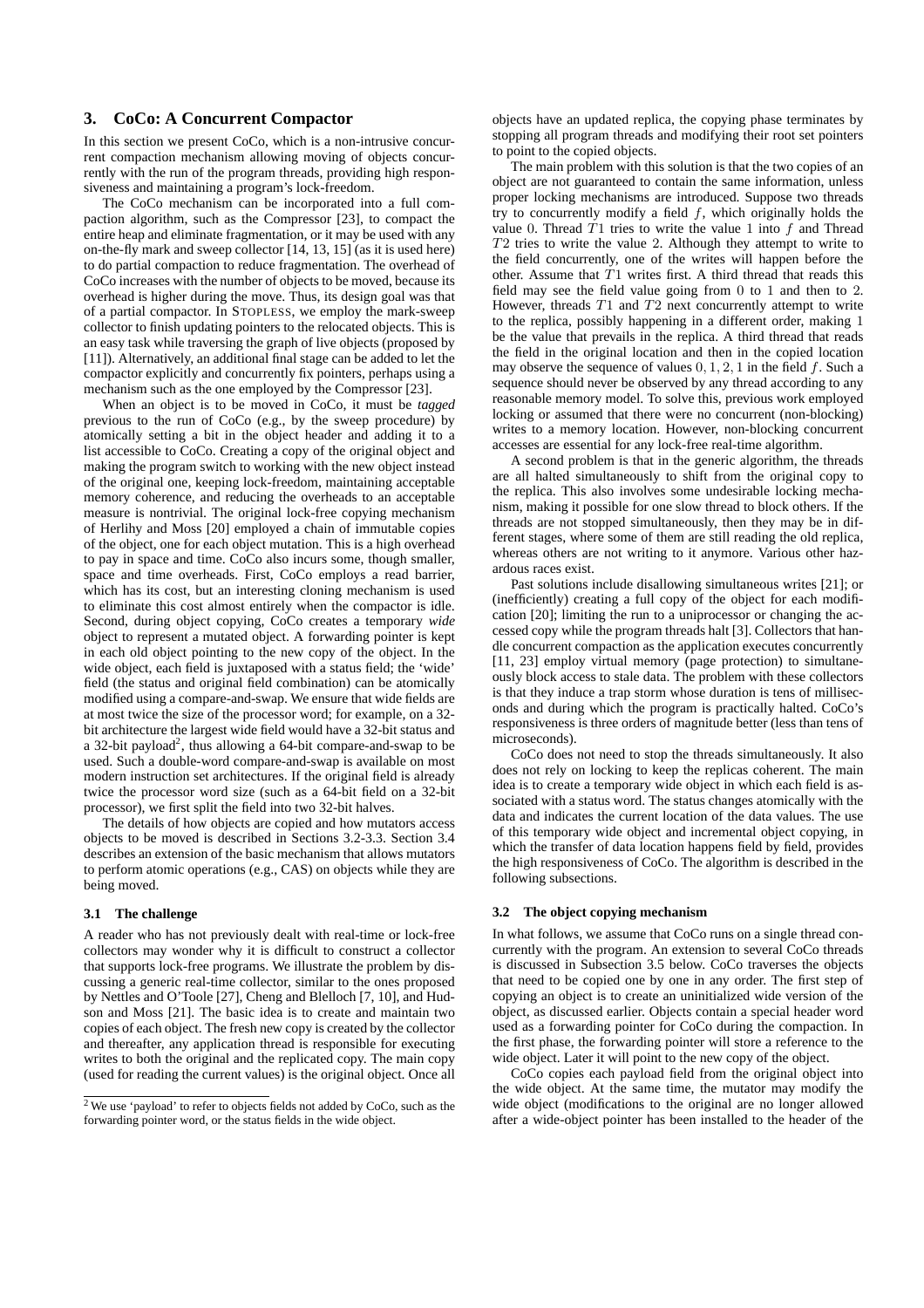

Figure 1. Data in the original "From" objects moves to the "Wide" object, where each data word is paired up with a status word. The data in the wide object subsequently moves to a "To" object to complete the object relocation operation.

original object). At all times, the status field informs the application via read- and write-barriers where the up-to-date version of the associated payload field is. When the status field is zero (the initial value), all actors operating on the object assume that the most upto-date value is in the original object. All modifications to the wide object, be they performed by a CoCo thread copying fields into the wide object or a mutator thread modifying the wide object, are performed using a two-field compare-and-swap on the wide object, which asserts that no updates are lost. For example, a mutator update cannot be lost by the collector's copy operation overwriting it, because the collector's CAS will assert that the status was zero when performing the copy, while the mutator's CAS will change the status to be non-zero upon update.

Once the payload is relocated to the wide object, the next stage of copying commences: a final copy of the object, denoted the *tospace* copy, is allocated uninitialized (this object has the normal, 'narrow', object layout) and a reference to it is added to the wide object. At this point three versions of the object are reachable: the original that no longer contains the most up-to-date payload, the wide version that is actively being accessed and modified by the mutator, and the uninitialized to-space copy referenced by the wide object.

Exactly one CoCo thread is designated to populate a to-space object copy (unlike the wide objects whose fields can be written by a CoCo threads or by program threads). This single copying permission avoids problematic races during this final copying. Fields are copied one at a time as follows: the field and status are read from the wide object; the field value is written into the copy; and finally a CAS is used on the status and payload field in the wide object, changing the status to indicate that the payload has been placed in the to-space copy. The CAS simultaneously asserts that the value of the field had not changed, thus ensuring that no updates are lost. If the CAS fails, CoCo simply attempts the procedure again. It is only after the status is so changed that the mutator can begin accessing this field in the to-space copy. The three object copies are depicted in Figure 1.

Object copying completes when all fields are relocated to the to-space copy. At this point the forwarding pointer in the fromspace original is repointed to the to-space copy, thus rendering the wide object unreachable. From this point forward, the only purpose the from-space object serves is to have a reference to the to-space object. Controlling consistency is easy at this point because though two copies exist, it is well known which one is more up-to-date. The least bits of the forwarding pointer are used to distinguish pointing to the wide object and pointing to the final copy.

## **3.2.1 System Phases**

To enable lock-free copying of objects, CoCo has several phases separated by soft *handshakes*, typical for on-the-fly collectors (see for example [14, 13, 15, 16]). The collector uses soft handshakes to make the program threads pass from one phase to another without halting their operation. Instead, the threads are notified that a new phase is coming and they change into it one by one by polling a shared variable or via some signalling service. The soft handshake mechanism allows very short pauses, because threads do not need to wait for some simultaneous synchronization point. However, it also complicates the design because at any instant, the system may straddle two phases: some threads may be in the previous phase while others are already in the new phase.

The default phase for CoCo is *idle*, where no compaction is taking place. During this phase any number of (non-compacting) garbage collector cycles may be completed and any number of objects may be tagged for relocation. This phase is only exited to initiate object relocation. At such time, CoCo moves into the *prep* phase; subsequently it moves to the *copy* phase; and eventually it returns to the *idle* phase. When in the *prep* and the *copy* phase, the collector and the mutator access the heap via read- and writebarriers as described in Section 3.3. The *copy* phase only ends when we know that every from-space copy has a complete tospace variant; we then let the mark-sweep collector ensure that all (live) references in the roots and heap are forwarded to the to-space copies.

Note that the *prep* phase's sole purpose is to support atomic operations in a lock-free manner. Section 3.4 describes how we implement atomic operations in a lock-free manner. We now proceed with describing regular memory accesses.

#### **3.2.2 Object States**

CoCo recognizes four possible object states for objects in the 'narrow' object layout: *simple*, the default state, as well as *tagged*, *expanded*, and *forwarded*, which represent various stages of object copying. (There is a fifth *tainted* state, which is only used for supporting atomic operations (see Section 3.4). The states are stored in the low order bits of the forwarding pointer field. When the collector or a mutator picks an object for relocation, it changes the object's state into *tagged*. This can only be done during the *idle* phase. When CoCo is in the *copy* phase, objects get expanded – that is, a wide version is allocated and the object state transitions from *tagged* to *expanded*. This transition is done atomically with storing the pointer to the wide object, since both the state and the pointer are stored in the forwarding pointer field. During the *expanded* state fields are copied from the original location to the wide object. Once copying to the wide object terminates, the to-space variant of the object is being created and fields are copied to it from the wide object. Once the entire payload is moved into the to-space copy of the object, the wide copy is discarded and the object is placed in the *forwarded* state.

#### **3.2.3 Status Fields and Field States**

In the wide object, each field has a status field that contains a three-value field state (typically represented using two bits). For fields that may be accessed using atomic operations the remaining status field bits are used to store version information and other state used by the atomic update algorithm (see Sec. 3.4). The three field states are: *inOriginal*, *inWide*, and *inCopy*. These states inform the mutator where the most up-to-date value for the field can be found, and they correspond respectively to the three object versions that will exist during the course of copying: the original from-space version, the wide version, and the new to-space version. The *inOriginal* state corresponds to the numerical value zero, thus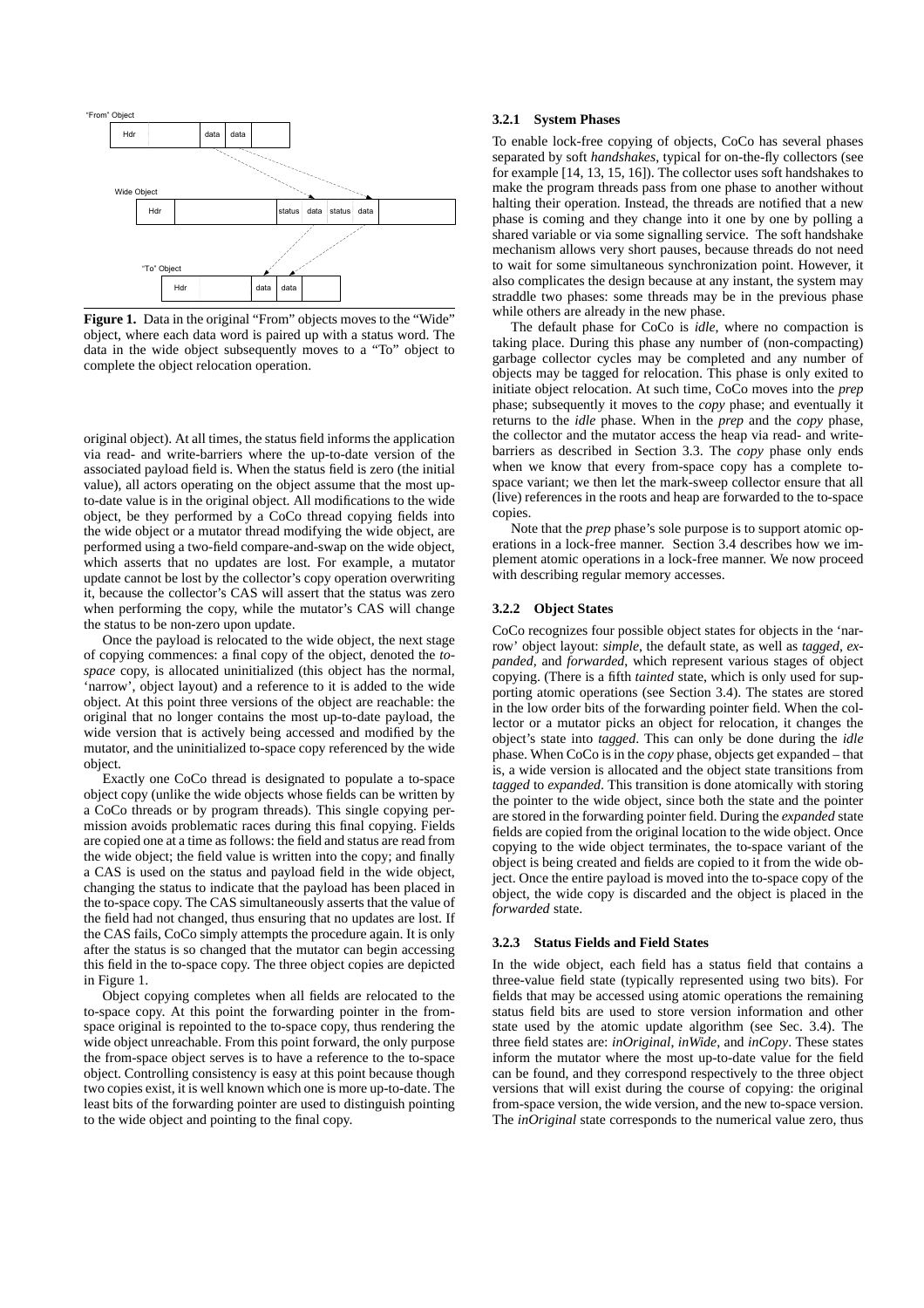insuring that when the wide object is initialized to zero all fields will appear to be in the *inOriginal* state.

## **3.3 Handling Concurrent Access**

We now move into the main challenging part: supporting mutator's and collector's reads, writes, and atomic operations (like compareand-swap) on any object field. The main tool that we use is the wide object, in which CASs can be used to manage the flow of information for each of the object fields. The *idle* phase is the simplest since it is clear which copy should be used. However, pointers to old copies of the object may still exist, and therefore, the barriers are actively checking that the application only uses the new copy.

## **3.3.1 Barriers**

A read-barrier ensures that the appropriate copy is accessed while the object is being copied. If the wide object does not exist, we simply use the forwarding pointer to determine the correct copy of the object to read from. If the wide object does exist, we read the *field* state first, and use it to determine which copy of the object to use to read that field: the original, wide, or to-space copy.

The goal of the write-barrier is to make sure that updates do not get lost between the different copies in a way that violates a reasonable memory coherence model. Standard memory models such as the linearizable memory model or the sequentially consistent memory model are examples of models supported by CoCo.

Objects are in the *expanded* state when CoCo is actively copying the payload into the wide object copy – thus a mutator must take care when writing data into the object. If the mutator writes into the original from-space copy, the write may occur after CoCo copies the old value into the wide object – resulting in the mutator's new value getting lost. Also, an uncoordinated mutator write into the wide object may be shortly overwritten by the copying execution of CoCo, also resulting in the mutator's value getting lost. During the *copy* phase, the mutator first attempts to expand the object (if not already expanded). It allocates a wide object and attempts to install it into the object's forwarding pointer; this attempt may fail harmlessly if another thread has installed the wide object first. The installation of the forwarding pointer includes an atomic modification of the object state (contained in the lower bits of the pointer) into an *expanded* state. At that point, the state is read again, and if it is still *expanded* then the write is executed via a CAS on the wide field. Namely, the current value and status of the field are read and the CAS modifies both the field's value and state, asserting the previous value and state. The field state is set to *inWide*. In the case of a CAS failure, we may choose to either give up or try again; but giving up is only an option if we know that the CAS failed because of another thread's attempt to write, not CoCo's attempt to relocate the field, or another thread's attempt to perform an atomic operation.

A failure in the CAS operation above may result from the status word currently signifying that the field is *inCopy*. If that happens, or if the status that was originally read indicates that the field is *inCopy*, then a simple write is performed to the new to-space copy of the object.

Both reads and writes may assume that no wide objects are present in the *idle* and *prep* phase. This is correct unless atomic operations are supported, which is the case discussed below.

## **3.4 Supporting Atomic Operations**

Languages like C# and Java allow the programmer access to atomic operations like compare-and-swap, making it possible to write lock-free code in high-level code. This section discusses extensions that add support for such features without using locks. For simplicity of presentation, we concentrate on implementing the

atomic compare-and-swap operation. It is easy to write lock-free (but not always wait-free) implementation of other atomic operations such as atomic increment, etc. in terms of an atomic CAS. The operation *CAS(addr,old,new)* writes the value *new* to location *addr* if this location contains the value *old* at the time of the write. The comparison and value exchange happen atomically. The returned value is a boolean signifying whether the comparison succeeded (and consequently the new value was written).

The main problem with synchronized operations during concurrent moving of objects is that linearization of memory accesses is far more constrained. A successful CAS modifying a value must see the modified value in the linearized sequence of operations and an unsuccessful operation must see an unexpected value in the linearized sequence of operations.

We describe the treatment of atomic operations according to the different steps of object copying. Consider first the *copy* phase. Similarly to field write, if the object is not yet expanded, it is first expanded as follows: the original value of the field is first read; if the value is different from the CAS old value, the CAS returns a failure. Otherwise, the wide field and its corresponding status word are atomically written (via a CAS operation). The old value assumed is 0 and the old status assumed is *inOriginal*. The CAS atomically replaces those with the new value and the *inWide* status. If it failed because of status change, or if the field was already in the *inWide* state, the CAS is then re-executed directly on the wide field in the wide object. Similarly, if the CAS fails because the status changes into *inCopy* or if the field status was detected to be *inCopy* at the first place, then the CAS is performed directly on the to-space copy of the object and we are done. Note that failing due to status changes can happen at most twice, and so the overall operation is still lock-free.

A problem that emerges from the fact that we do not allow simultaneous stopping of the application thread is that while some threads are executing the barriers of the *copy* phase, other threads may still be running the barriers of the previous phase. If we did not include the special *prep* phase, threads in the *copy* phase would have run concurrently with threads in the idle phase. That would cause chaos in the view threads have on the changing values of a given field, with little chance to linearize all these different views.

The *prep* phase allows cooperation between threads not yet copying and threads that are already creating and using wide objects. When an application thread in the *prep* phase writes to an object, it first checks if there exists a wide object. If yes, then the write is done (atomically) to the wide field of the wide object. Note that a to-space copy of the object cannot exist since the compactor will copy the object only after all threads have responded to the handshake and moved to the *copy* phase. If the wide object is not yet active, then the write must be performed on the from-space object. However, this may create a problem. If a copying thread is starting to work on the wide copy of the object, the write of the thread in the *prep* phase is going to be lost. This may make it impossible to linearize the operations on this field. To solve this problem, the writing thread sends a warning to a copying thread about being in the middle of a write by atomically changing the status of the object to a new designated value, denoted *tainted*. After the write completes, the state is changed back to *tagged*. Since many threads may be executing writes concurrently in the *prep* phase, we actually keep a counter of the tainting threads. A *taint count* gets incremented upon taint and decremented upon untaint; the transition back to *tagged* only occurs when the taint count reaches zero. How do copying threads treat a tainted object? If a thread in the *copy* phase is attempting to start using an expanded copy of the object and it finds that the object is *tainted* then it gives up on moving this object. To do that, it moves the object into the *simple* state, pinning it to the original location and preventing it from being relo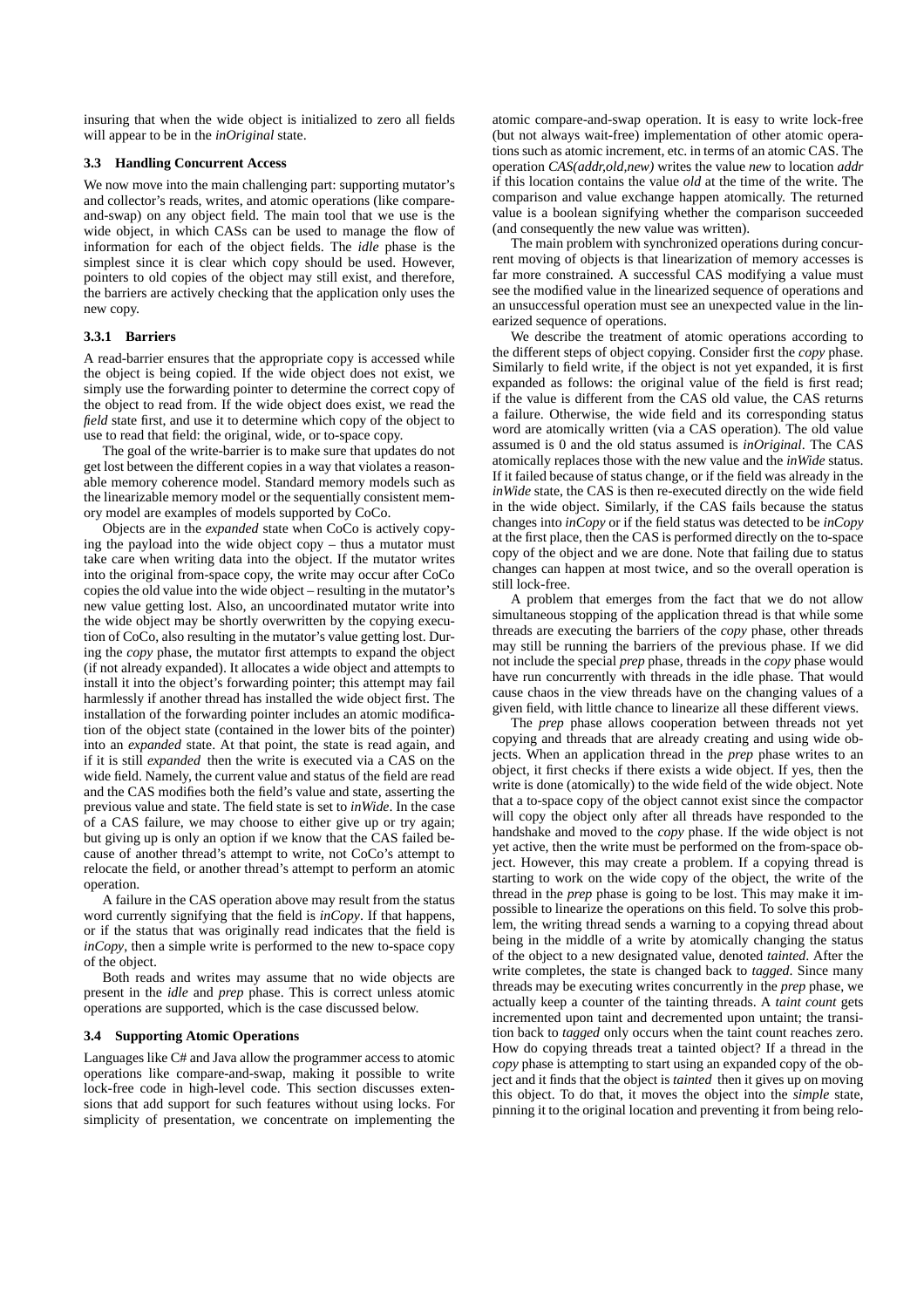cated. This should only happen rarely, when a simultaneous write to an object by both a *prep* and *copy* threads happen. In practice, we have never seen it happen in all our benchmark runs.

Reads in the *prep* phase execute exactly as reads in the *copy* phase. CASs in the *prep* phase run similarly to writes in the *prep* phase, either executed on the wide object, or using the tainting mechanism to avoid hazardous races.

The taint count can be stored in the forwarding pointer word; since a tainted object never moves and only has a from-space copy, the forwarding pointer does not contain any relevant value.

Our implementation also handles atomic operations on doubleword fields, but the description of this part is omitted for lack of space.

#### **3.4.1 Atomic operations on double-word fields.**

Both C# and Java 5 allow *long* fields to be atomically accessed even when running on a 32-bit platform. Also, some memory models guarantee that regular accesses to *long* fields on 32-bit platforms will only read values that were actually written to them – so reading one 32-bit half of one value and the other half from a different value would be illegal. Similar considerations apply to 128-bits double words on a 64-bits platform. One of the more challenging parts is implementing atomic operations on double-word fields, such as *long* fields in Java or C# on 32-bit architectures. C# supports atomic reads, writes, and compare-and-swap on *long* fields on all architectures so it is useful to have a lock-free implementation of these atomic operations.

We support long writes by using a simple logging mechanism that we call *action items*. This mechanism is an adaption of the mechanism proposed in [17] for implementing MCAS with a standard CAS. Details are omitted from this short version of the paper.

#### **3.5 Parallelization**

CoCo is currently described as a single threaded concurrent collector. However, it can be made both concurrent and parallel, allowing several CoCo threads to run in parallel and concurrently with the program. This modification is outside the focus of this paper. To do this, the copying work should be distributed between CoCo threads. The distribution of work is trivial because each object can be dealt with independently, or one may use coarser distribution granularity. Since the copying threads never race on handling the same objects, no data race issues arise.

# **4. The Concurrent Mark-Sweep Collector and the Allocator**

Our collector is an on-the-fly mark-sweep collector based on the Doligez-Leroy-Gonthier (DLG) collector [14, 13, 15, 16], with a special emphasis on lock-freedom. This collector uses a lockfree virtual mark-stack, a lock-free work-stealing mechanism, and a mechanism for determining the termination condition that does not block any mutator threads. It is accompanied by a lock-free allocator. We shortly describe the main features below.

Typically, a mark-sweep collector employs a mark-stack to guide the object traversal. Mark-stack overflows can be problematic and produce unpredictable behavior. We avoid the potential for mark-stack overflows by allocating an extra word in each object<sup>3</sup>. This word is used by the collector for both marking objects and linking them into a virtual mark-stack.

The link part of the marking word is used to create linked lists of objects to be scanned. Objects linked on such lists are considered gray. (In the standard tri-color variant this means that the object has been noted by the collector, but its descendants have not yet been traced.) Each thread maintains its own list of gray objects, and the lists are kept disjoint. Atomic compare-and-swap (CAS) operations are used to mark an object by simultaneously changing the color and adding a link to an object. Using the marking words to create the linked lists makes the performance of the marking operation predictable. It requires neither acquisition nor the allocation of a new marking buffer.

Because the elements are added to the virtual mark-stack in an atomic manner, simultaneous access of the collector to these lists is easy. Once the collector is done tracing objects reachable from roots, it acquires from the threads the gray objects that were marked by the write barrier. This is done by lock-free "stealing" parts of the linked lists of the mutator threads. The stealing mechanism can be also used to allow parallel collector threads to steal partial lists from each other for balancing the work distribution.

*The allocator.* Allocation is based upon a lock-free segregated free-list allocator. Each occupied page is devoted to memory blocks of the same size. Each page can be "owned" by a particular thread or be "un-owned" and either on a linked list of available pages or on a linked list of unavailable pages. A thread may acquire a page by performing a lock-free unlink operation on a list of available pages.

Each page maintains a linked list of unallocated memory blocks in the page. When a thread acquires a page, it uses a single atomic exchange operation to acquire the linked list of unallocated memory blocks and clearing the list field in the page header. Since each thread maintains lists of available blocks of each size class, most allocation requests can be handled by simply unlinking a block from a list. If the thread-local lists of memory blocks of the appropriate size has been exhausted, a new list is acquired, as explained above.

A page on a list of unavailable pages becomes eligible to be moved to a list of available pages when it has a non-empty list of unallocated memory blocks. After the eligible pages have been removed from the lists of unavailable pages, a handshake with all mutator threads is performed prior to their insertion on the lists of available pages. The use of the handshake avoids the standard *ABA* problem of lock-free data structures for removal from the list of available pages.

Garbage collection cycles are scheduled to terminate prior to exhausting available memory in order to preserve the lock-free behavior of allocation.

*Parallelization.* The collector is be default concurrent. It can be configured to be both concurrent and parallel by having multiple collector threads. Since the marking is done atomically by default, the only issue with parallelization is work distribution between threads. The virtual mark-stacks can be used to share work between concurrent collector threads, by allowing collector threads to "steal" all or part of the list of gray objects from another collector thread. Such techniques are described in [5]

# **5. Optimizing Memory Barriers via Cloning**

The read- and write-barriers of CoCo have fast and slow paths, depending on the phase the compactor is in. For example, if the compactor is idle, then no barrier action is required, whereas while the collector is copying objects, more work is required to obtain the correct location of the current object field. Choosing between the different paths amounts to checking a variable to determine the phase of the compactor. However, the cost of checking a variable is not negligible, especially when executed within a read barrier [6].

We have adopted the cloning methods of [2] to reduce the overhead significantly. The compiler generates two copies of the code, one employing the full CoCo barriers with the overheads involved, and the other ignoring the existence of a potential long

<sup>&</sup>lt;sup>3</sup> The object's forwarding word described in the previous section may be reused as the marking word in configurations where the marking phases and the compaction phases do not overlap.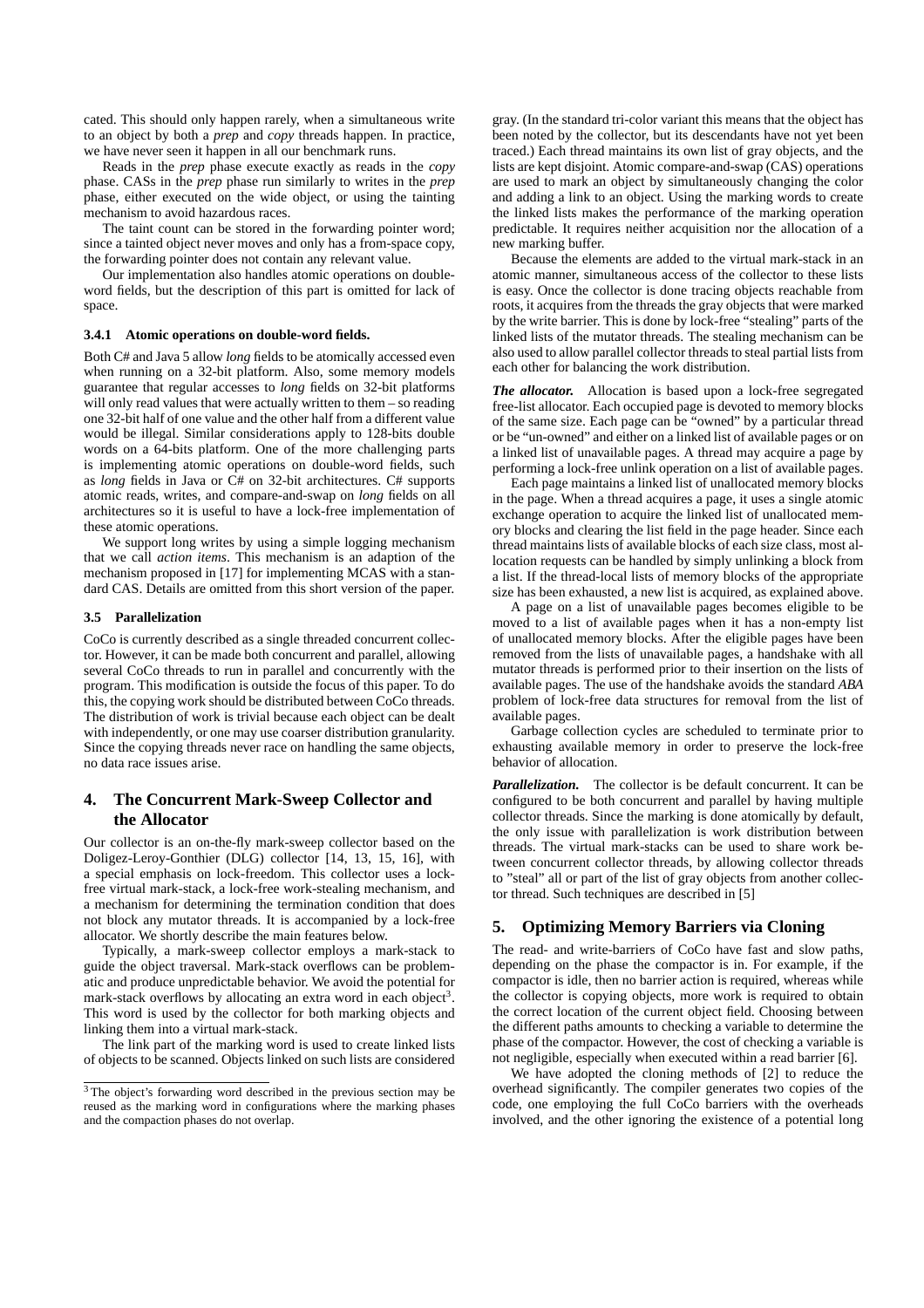path. In order to use this cloning method, we need to have a way to identify phase changes in a timely manner, and we need to be able to move dynamically from one clone to the other.

We observe that a phase change of the collection, which forces a change in the barrier behavior is possible only during safe-points (a.k.a. GC points). Safe-points are typically much less frequent in the code than memory accesses. Therefore, between two safe points we may assume that the phase has not changed and continue executing the barriers without testing the phase. This is done by having specialized code that executes no tests and having a method to jump into this path and out of it (into the safe path that safely executes all the tests).

# **6. Measuring Responsiveness**

The minimum mutator utilization (MMU) measures for a given window size, how much of the CPU is devoted to mutator work at worst case during the execution. However, it typically ignores the barrier overhead experienced by the mutators. For our collector, a substantial amount of its work is executed via the mutators' barriers, and we felt it would be wrong ignore the barrier overhead. Instead, we measured STOPLESS's responsiveness as follows. First, we introduced a new measure, denoted the *mutator responsiveness* measure, which attempts to capture the ability of a mutator to respond to events on the real-time system. Second, we tried to measure mutator utilization in the presence of barriers.

*Motivation.* A real-time system typically needs to respond in a timely manner to events. When an event fires, it requires a response within some given deadline. If the deadline is met, we consider the event handling successful. A long pause due to garbage collection will cause one or more events to be missed, whereas a pauseless garbage collector with good mutator utilization will meet most (or all) deadlines. We propose to fire events at a given rate (a parameter), and test what fraction of the fired events get served before the next event fire. A stop-the-world collector will make the service routine fail a lot of the deadlines during the time it halts the application threads to perform the collection. Even a timebased collector that runs every other millisecond will fail 50% of the deadline, when the events are fired at a rate of 1khz or faster. A second interesting parameter in this measurement is the amount of work involved in serving the event. A longer service will cause more deadlines to be missed.

*The mutator responsiveness measure.* Given a frequency of event triggering  $f$  and an event handler that does work  $w$  one can measure the percentage of fired events that get served on time (before the next event is fired). We plot a graph of these points for varying event-firing rates. We plot several lines, one for each work load w executed by the handler.

The reason we measure a failure probability is that some collectors (and in particular STOPLESS) do not run on a real-time operating system. Therefore, pauses will occur even if the collector is lock-free.

*Measuring MMU when much work is executed in the barriers.* In our system, we let the collector run concurrently on a separate processor. Looking at the traditional MMU measure, it may imply in this setting that the mutator is using a 100% of the CPU at all times, because read- and write-barriers are not accounted for. Since in our case barriers are not trivial, it is interesting to check how much of the processing time is spent on pure application code. We check that by comparing the throughput at various stages of the collection. First, we run a benchmark without copying any objects, therefore, running at an idle state the entire run. Next, for each barrier path, we run the application with that path taking place in the entire run and measure the obtained throughout. For example, the entire run is executed in the *prep* phase. We then check the degradation in performance and report mutator utilization for each of the barrier paths. This provides information about the mutator utilization during each of the various phases. We then measure and report the fraction of time spent in each stage of the collection, providing a comprehensive mutator utilization report.

# **7. Implementation and Measurements**

STOPLESS is implemented as a component of the Bartok compiler and runtime system. The allocation and garbage collection implementation has lock-free characteristics from the perspective of the mutator threads in all but a few cases. One case that may cause a mutator thread to block is when the heap needs to be expanded. One may decide to rule this option out for real-time applications. Another case is when a mutator is calling external library code (e.g., system calls). Also, our implementation does not mark the threads' stack frames incrementally. This can be done using a stacklets mechanism as proposed by Cheng and Blelloch [10].

We have evaluated the performance of STOPLESS in a configuration that runs X86 executables on top of Microsoft Windows Server 2003. The operating system is *not* a hard real-time operating system. The executables run at normal scheduling priority, and all threads are allowed to run on any available processor (in other words, no "games" are played with processor affinity or other mechanisms to deviate from standard runs of multi-threaded applications). The measurements were performed on the machines in their "natural" state, meaning that the machines were connected to the network and no services or devices were stopped to increase predictability.

Our prescribed use of a concurrent real-time collector is using a separate processor to run the collector, allowing the mutators high responsiveness gained from the fact that the collector is separate. Since we have two collectors, the mark-sweep collector and CoCo, and we use an 8-way multiprocessor, we always let each of the collectors have its own intended processor and let the program use the other 6 processors. We do not attempt to run applications with more than 6 threads. For that, we would use a time-based triggering.

The responsiveness measurements have been performed on an HP XW8400 dual x64 quad-core workstation running Microsoft Windows Server 2003 Standard x64 Edition at 1.86GHz with 10GB RAM, and all other measurements have been performed on an Intel Supermicro X7D88 dual x86 quad-core workstation running Microsoft Windows Server 2003 Enterprize Edition at 2.66GHz with  $16GB$  RAM.<sup>4</sup>.

The performance of various programs when run with the STOP-LESS garbage collector is compared with the performance when run with a simple stop-the-world mark-sweep collector provided with Bartok. We also attempt to compare the runs of STOPLESS to runs of a modified STOPLESS that excludes the compactor CoCo. The resulting collector is a simple concurrent mark-sweep collector and we denote it CMS. Since the major overheads imposed by STOP-LESS originate from CoCo, it is interesting to compare STOPLESS to CMS and check the overheads of CoCo. The benchmarks used for the comparison are listed in Table 1. The first three benchmarks are available from http://research.microsoft.com/∼zorn/benchmarks/. The game playing programs and xlisp are the commonly used benchmark programs ported to C#. The JBB program has been translated from Java into C#; the porting notes indicate that several scalable data structures have been replaced with non-scalable data structures, so the multiprocessor performance of this program should not be compared with that of the original Java program. This version of JBB runs for 4 minutes on each number of warehouses,

<sup>&</sup>lt;sup>4</sup>The use of two different machines was done to parallelize the data acquisition.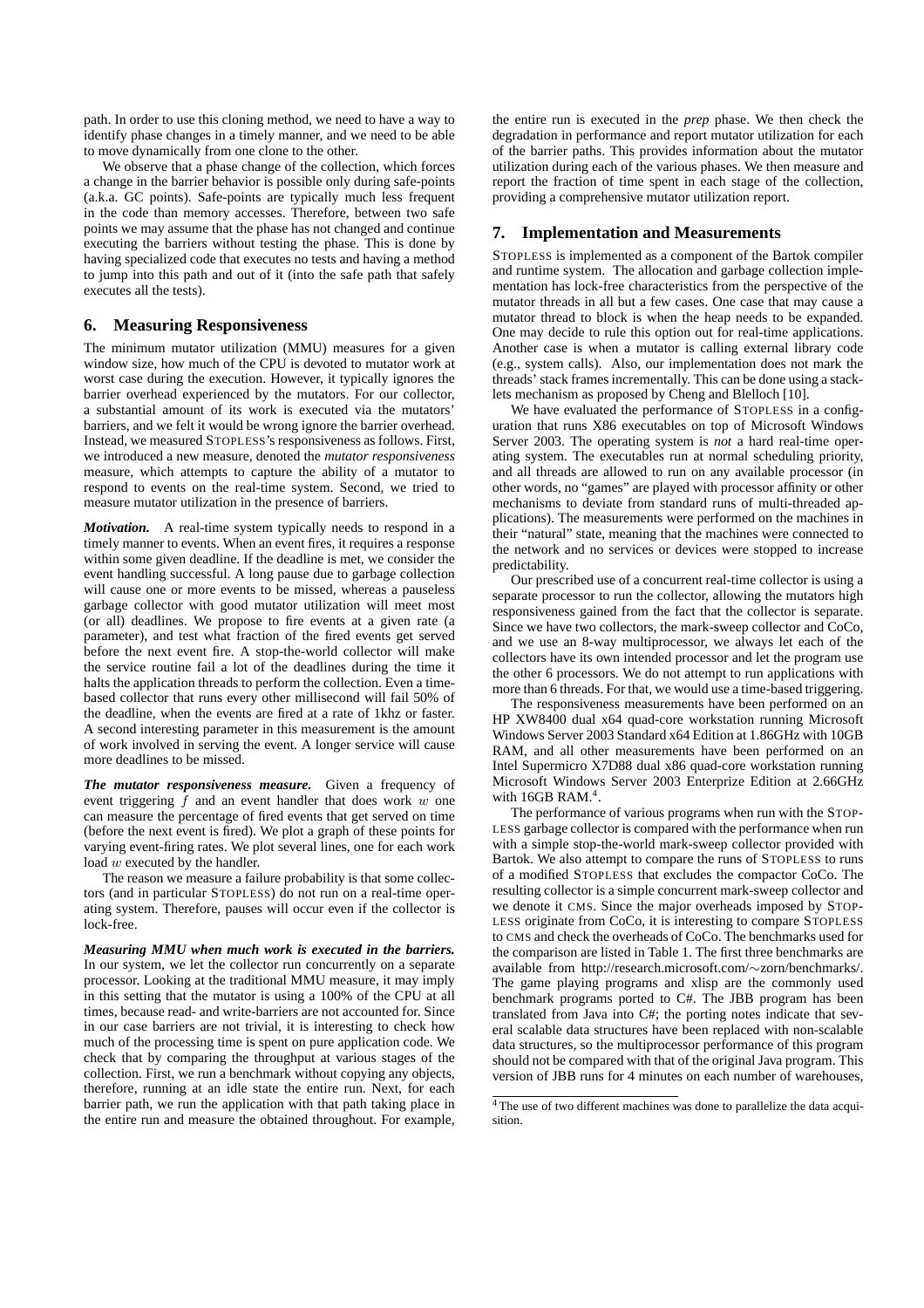

Figure 2. Relative execution times for various triggering configurations, normalized according to the mark-sweep collector.

with a standard rampup preparation step in between. For each configuration measured, the test has been run three times, and the reported result is the median result. Table 1 provides, for each benchmark, some indications of its size and complexity. The first column describes how many different types the program has, then the number of methods, number of CIL instructions, number of objects allocated, and total number of MB allocated during the run. The amount of allocation for JBB has been measured with the stop-theworld mark-sweep collector.

## **7.1 Garbage collector overheads**

Figure 2 shows relative execution times for the timed benchmarks when run with different garbage collector configurations. The MS configuration uses a simple stop-the-world mark-sweep garbage collector and the CMS configuration runs a concurrent mark-sweep collector as discussed above. The CoCo5, CoCo10, and CoCo20 configurations use the STOPLESS collector configured to copy 10% of all allocated objects every 5, 10, and 20 garbage collection cycles, respectively. The CoCoInf configuration uses the STOP-LESS collector configured to never copy any objects, thus, incurring the lowest overhead. We report the ratio of each run over the run of the MS collector. A value below 1 means that the configuration measured runs faster than MS. In what follows, if the triggering is not specifically mentioned, the default triggering of the compactor is once in every 10 runs.

Figure 3 shows the performance of various garbage collection configurations for various warehouse sizes for the JBB program. The reported throughout is provided in business operations per second (bops). Here, comparison of the concurrent collector to the mark-sweep collector is not fair because the latter is not very scalable. All versions of STOPLESS perform better than it starting at 3 warehouses.

In Figure 4 we report the space overhead of STOPLESS. The extra memory used includes the following: two extra words in the header of each object, the wide objects versions for each copied object, and the co-existence of old and new versions of the copied objects in the heap until garbage-collected. One of the two extra words is used for the concurrent mark-sweep in order to keep a virtual mark-stack that never overflows. A mechanism with a similar worst-case overhead exists in all mark-sweep collectors that we are aware of. The second extra header word functions as a forwarding pointer for the concurrent compactor. A similar overhead exists for most concurrent compactors that we are aware of (with the excep-



**Figure 3.** Throughput (bops) for varying numbers of warehouses in the JBB program for various garbage collector configurations.



**Figure 4.** Space overheads: adding one header word, two header words, and the total space overhead.

tion of the smart maintenance of forwarding information in [1, 23]). The wide objects overhead is unique for our collector. Here, two alternatives can be used. The first one allocates the wide object during the copying process and the second alternative allocates all wide objects before the copying begins. The first alternative carries negligible memory overhead, but may increase the worst case write-barrier overhead, because allocation may be required in the write barrier. The second alternative limits the barrier overhead, but has a memory overhead for the wide objects. We measured the space overhead for this second more space-consuming alternative, which we have used in our system. The triggering that we used, copies all objects out of pages that are less than 50%, but limits the overall copying by 10% of the heap space. We measured the space overhead by running frequent stop-the-world collections, and taking the maximum (over all collections) of the space consumed by live objects at the end of these collection. The overhead for the extra header words was computed by simply adding the words to the header and measuring the space. The overhead for the wide objects and to-space objects was measured by checking the space required for them in the actual runs of STOPLESS that copied the objects.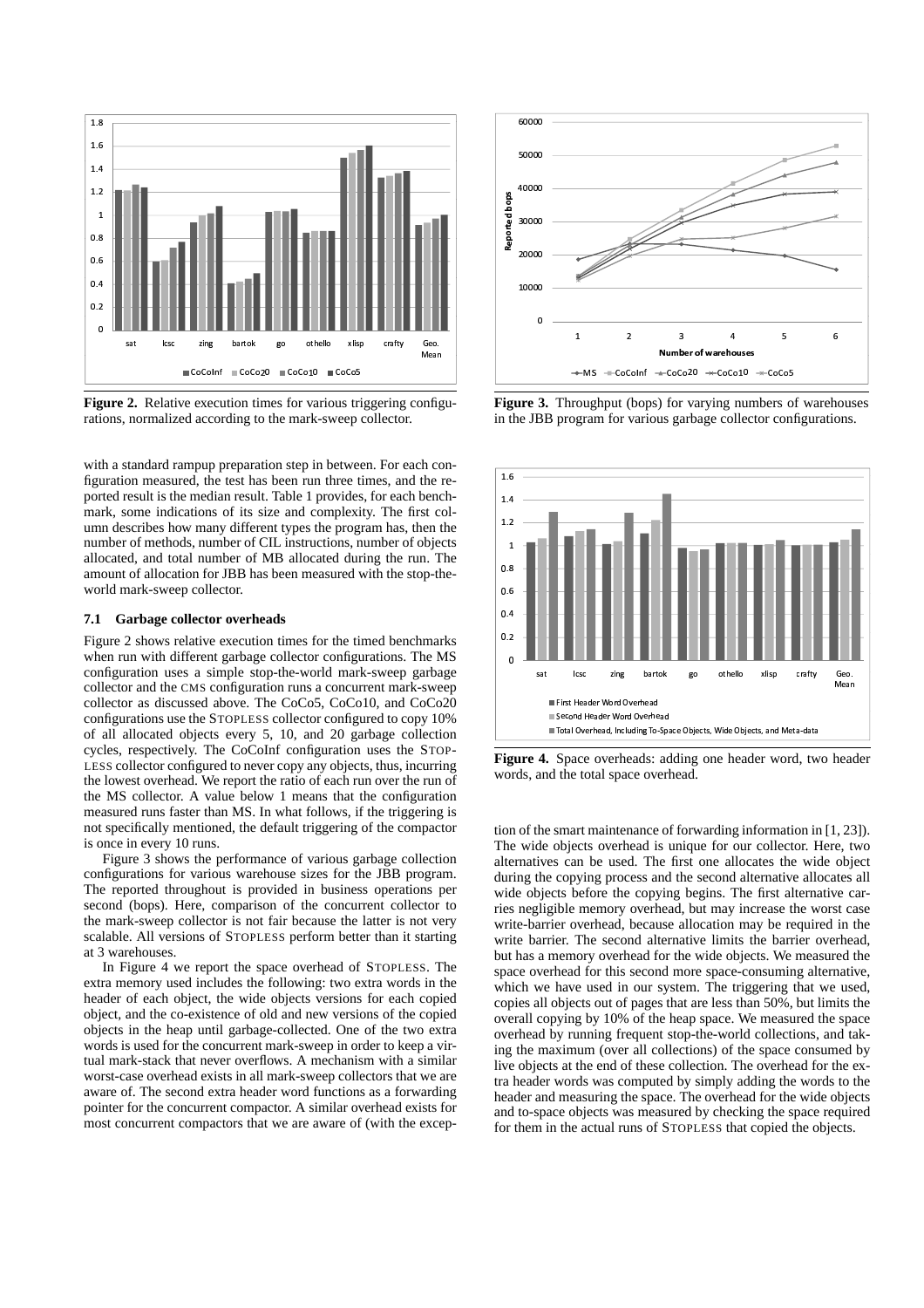|         |       |       |         | Benchmark Types Methods Instructions Objects Allocated MB Allocated Description |                                                    |
|---------|-------|-------|---------|---------------------------------------------------------------------------------|----------------------------------------------------|
| sat     | 24    | 260   | 19.332  | 8,161,270                                                                       | 172 SAT satisfiability program.                    |
| lcsc    | .268  | 6.080 | 403,976 | 8.202                                                                           | $426,729$ A C# front end written in C#.            |
| zing    | 155   | 1.088 | 23.356  | 12,889                                                                          | $928,609$ A model-checking tool.                   |
| bartok  | 1.272 | 8.987 | 297.498 | 434.401                                                                         | $11,339,320$ The Bartok compiler.                  |
| $g_{0}$ | 362   | 447   | 145,803 | 17.905                                                                          | 714,042 The commonly seen Go playing program.      |
| othello |       | 20    | 843     | 641                                                                             | 15,809 The commonly seen Othello program.          |
| xlisp   | 194   | 556   | 18.561  | 125.488                                                                         | $2,012,723$ The commonly seen lisp implementation. |
| crafty  | 154   | 340   | 40.233  | 1.795                                                                           | 217,794 The commonly seen chess program.           |
| JBB     | 65    | 506   | 20,445  | 501,848                                                                         | 54,637,095 JBB ported to C#.                       |

**Table 1.** Benchmark programs used for performance comparisons.

## **7.2 Responsiveness**

Processing of audio events seems an appropriate test for responsiveness of a real-time system. We have adopted some of the audio characteristic events for testing STOPLESS. Events happen at a regular rate and have to be processed prior to the arrival of the next event. We created a program to measure the ability to perform a computation task at the rate audio events would occur.

The test program creates events. For each such event, the program spins in a loop until the time for the event has passed, then the computation task is performed, and a determination is made whether or not the computation task was completed before the next deadline. The program was run with the common audio frequencies of 22KHz, 44KHz, 48KHz, and 108KHz for the events.

The program was run with three different computation tasks and with varying specified sizes. The IntCopy task copies a specified number of integer values in an array. The RefCopy task copies a specified number of reference values in an array, invoking the reference write barrier of a collector. The RefStress task is similar to the RefCopy task, but the program has another thread that repeatedly allocates (and releases) a 400MB data structure involving over a million objects.

Table 2 shows how STOPLESS performed on the test program using various collectors. Each configuration was run once. The program reports results for a 100 second simulation of events with a 10 second warmup period. The task size was 256, and the frequency was 108KHz. For each configuration, the percentages are shown for the computation tasks completed prior to the next event, and the events skipped due to the computation task of a prior event not having completed by the scheduled time for the event. The longest time to completion of a computation task is also reported.

The STOPLESS computation tasks runs STOPLESS in its default configuration. The STW and CPP configurations respectively represent the use of a stop-the-world copying collector and a C++ implementation that does manual memory management. The data indicates that STOPLESS can complete computation tasks for a high event frequency with high probability. The stop-the-world collector performs poorly when a garbage collection is triggered; for RefCopy the collection is triggered when the sequential store buffer for the generational collector is filled.

#### **7.3 Mutator utilization**

The STOPLESS garbage collector employs several different phases when concurrently copying objects. The mutator overhead depends on which phase the system is in. To provide information on the relative mutator overhead in the different phases, the benchmarks were run while the collector was forced to be in each specified phase for the entire program execution. Figure 5 shows execution times for the timed benchmarks when the collector is forced to remain in specified phases. The nocopy configuration does not perform any object copying, so the collector will always be in the

| System           | Task             | Done    | Missed | High                          |
|------------------|------------------|---------|--------|-------------------------------|
| STOPLESS IntCopy |                  | 99.900% | 0.100% | $163\mu s$                    |
|                  | RefCopy          | 99.825% | 0.174% | $413\mu s$                    |
|                  | <b>RefStress</b> | 99.659% | 0.341% | $287\mu s$                    |
| <b>STW</b>       | <b>IntCopy</b>   | 99.970% | 0.030% | $56\mu s$                     |
|                  | RefCopy          | 4.526%  |        | $95.168\%$ 629000 $\mu s$     |
|                  | <b>RefStress</b> |         |        | 5.488% 94.286% 714000 $\mu s$ |
| <b>CPP</b>       | <b>IntCopy</b>   | 99.935% | 0.065% | $386\mu s$                    |
|                  | RefCopy          | 99.936% | 0.064% | $262\mu s$                    |
|                  | <b>RefStress</b> | 99.930% | 0.070% | $190\mu s$                    |

**Table 2.** Indicators of overall responsiveness for various garbage collectors for problem size 256 and an event frequency of 108KHz.



**Figure 5.** Relative execution times, normalized by the nocopy configuration, when STOPLESS is forced to remain in specified phases.

idle phase. The allpin configuration forces the use of the slow path for all pinning operations (which are commonly used for string and array manipulations), the allprep configuration forces all the barrier operations to use the slow path with the exception that forwarding pointers are not considered, the allpretendcopy configuration forces all the barrier operations to use the slow path, and the allforward configuration pretends that all objects have forwarding pointers to be followed. The percent of times spent in each phase is provided in Table 3. The main overhead in the slow path is the fact that it is outlined rather than inlined like the fast path. Given the method call overhead, the additional work that has to be done is small.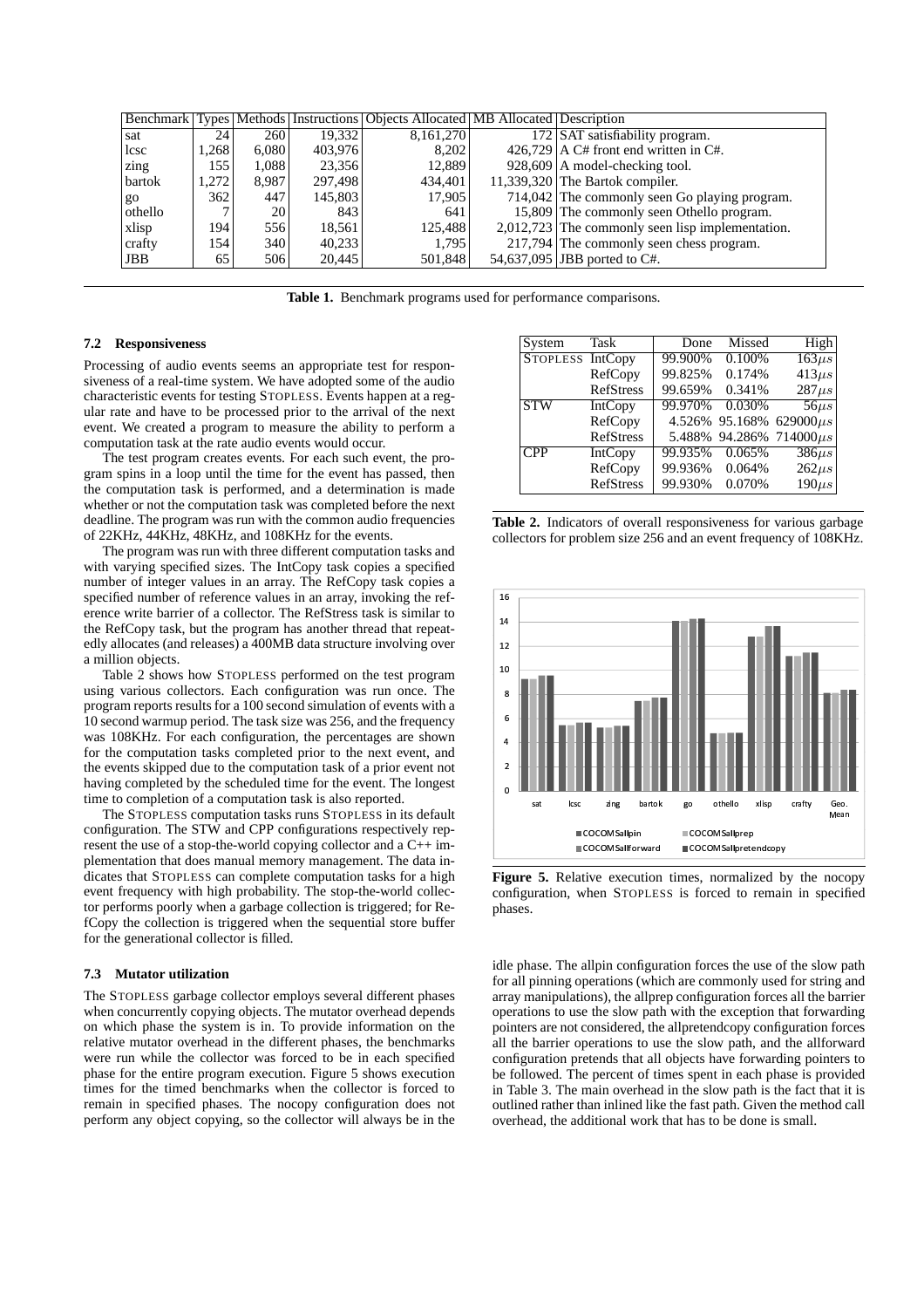|           |            | Mark-Sweep Phases |            |            |          |        |        |
|-----------|------------|-------------------|------------|------------|----------|--------|--------|
| Benchmark | Idle phase | Pin phase         | prep phase | copy phase | forward  | trace  | sweep  |
| sat       | 95.16%     | 0.62%             | $0.00\%$   | 3.60%      | 0.62%    | 17.45% | 8.75%  |
| lcsc      | 80.00%     | 0.48%             | $0.00\%$   | 4.33%      | 15.19%   | 76.60% | 14.73% |
| zing      | 89.98%     | 1.31%             | $0.00\%$   | 8.26%      | 0.45%    | 47.83% | 47.78% |
| bartok    | 88.08%     | 0.10%             | $0.00\%$   | 6.01%      | 5.82%    | 66.54% | 32.27% |
| go        | 99.37%     | 0.16%             | $0.00\%$   | 0.47%      | $0.00\%$ | 15.90% | 11.22% |
| othello   | 97.73%     | 0.58%             | $0.00\%$   | 1.69%      | 0.00%    | 5.07%  | 0.58%  |
| xlisp     | 96.18%     | 0.50%             | $0.00\%$   | 3.32%      | $0.00\%$ | 16.84% | 13.69% |
| crafty    | 96.81%     | 0.72%             | $0.00\%$   | 2.47%      | $0.00\%$ | 19.09% | 7.03%  |
| Average   | 92.92%     | 0.56%             | 0.00%      | 3.77%      | 2.76%    | 33.17% | 17.01% |

**Table 3.** The fractions of time spent in various collector phases during execution of the benchmarks, with CoCo running each 10th collection. The first five phases are mutually exclusive. The trace and sweep phases may overlap with any of the other phases, but are mutually exclusive.



**Figure 6.** Ratio of execution times of benchmarks with cloning barriers to execution times without the cloning barriers.

## **7.4 Advantage of cloning barriers**

To show how effective it is to use the cloning barriers, we have measured each benchmark with and without the use of the cloning barrier. The results appear in Figure 6. Ratios smaller than 1 indicate an improved performance with the optimization. The STOP-LESS collector is run in the default CoCo10 configuration in these measurements. On average, this reduces the overall execution times by more than 20%, but sometimes it almost reduces it by a factor of 2.

# **8. Related Work**

Baker made the first attempt to obtain real-time copying garbage collection [4]. His work does not support parallel programs or platforms. It also requires applying read and write barriers to memory accesses including accesses to temporary variables on the program stack, incurring a high performance cost.

Henriksson and Roberts [19] proposed to use an advanced Brook style [9] read barrier to reduce barrier costs and move some work from the barriers to the collector thread. They also argued for time-based garbage collection scheduling as opposed to the work-based scheduling of Baker.

Cheng and Blelloch [7, 10] proposed a copying garbage collection with a bounded response time for modern platforms. Their second paper provided several important engineering solutions for scanning the program stack incrementally, breaking large objects etc. Finally, they proposed the widely used minimum mutator utilization measure. Their real-time collector supports a multithreaded program on a multithreaded platform. However, the program threads cannot maintain lock-freedom. First, the collector does not support the use of atomic operations required for a lock-free program, and furthermore, the barriers are blocking. If a thread is swapped out, then the entire system may be blocked from making progress (busy waiting) until that thread gains CPU access again. Also, the threads are halted simultaneously to synchronize at several collection points. STOPLESS never stops the threads simultaneously, it maintains application lock-freedom, and it supports fine grained synchronization by applications.

The Metronome is currently the state-of-the-art in real-time garbage collection. It is a real-time garbage collector [3] for Java, which is currently IBM's WebSphere Real-time Java Virtual Machine. The Metronome adopts Henriksson and Roberts's Brookstyle barrier and a time-based collection scheduling to guarantee good mutator utilization. To reduce the memory consumption imposed by a copying collector, they run concurrent mark-sweep and partial compaction. This combination is adopted by STOPLESS. The Metronome's read barrier overheads on the PowerPC are very low. According to [6], higher overheads should be expected on the Intel and AMD platforms that we use. The Metronome does not currently support multiprocessing or atomic operations. Also, its shortest pauses are within a millisecond, making it inadequate to support real-time tasks that require periodic responsiveness with frequency higher than 1KHz [32]. In contrast, STOPLESS can support multithreaded applications on multiprocessors, and can preserve lock-freedom of real-time multithreaded applications. STOP-LESS can also handle high frequency responsiveness at the level of 100KHz. Our techniques can be incorporated into Metronome to enhance its ability to support multitasking and lock freedom.

Several papers have proposed using special hardware to support real-time garbage collection. One recent such work is Click et al.'s soft real-time collector for Azul Systems [11] which runs a marksweep collector and performs partial compaction, using special hardware to atomically and efficiently switch application accesses from an old copy of an object to its new clone. Another recent approach is Meyer's real-time garbage-collected hardware system [26].

Lock-free copying garbage collection avoids fragmentation altogether. Herlihy and Moss described the first mechanism for lockfree copying garbage collection [20]. However, their time and space overhead would be prohibitive for use in modern high performance systems. The Sapphire collector [21] is a concurrent copying collector for Java programs. Sapphire eliminates many of the overheads of the collector of Herlihy and Moss, but it does not implement support for objects that may be written simultaneously by several application threads. A design is proposed to handle such cases, but it require the threads to block on memory writes while objects